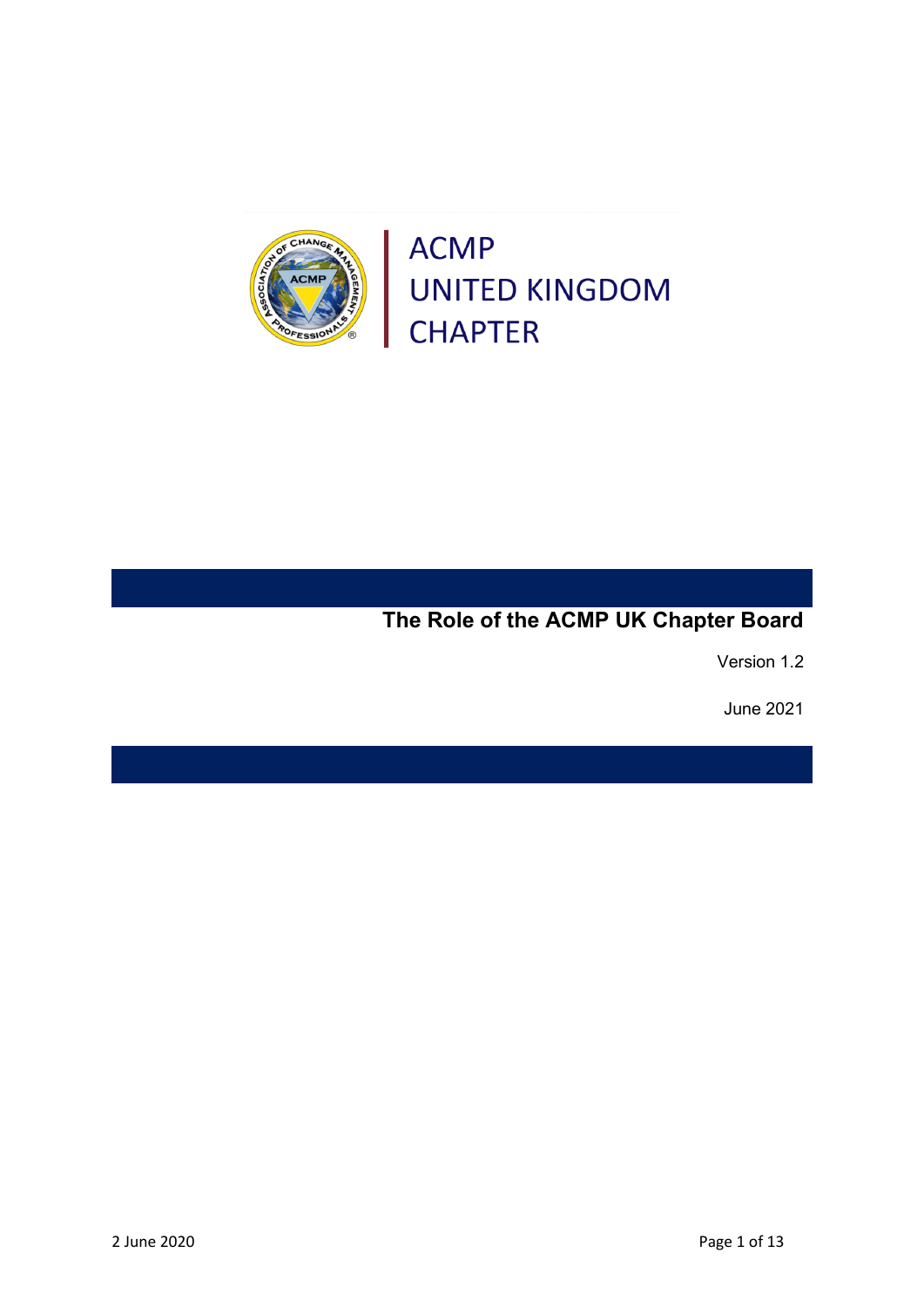# **CONTENTS**

<span id="page-1-0"></span>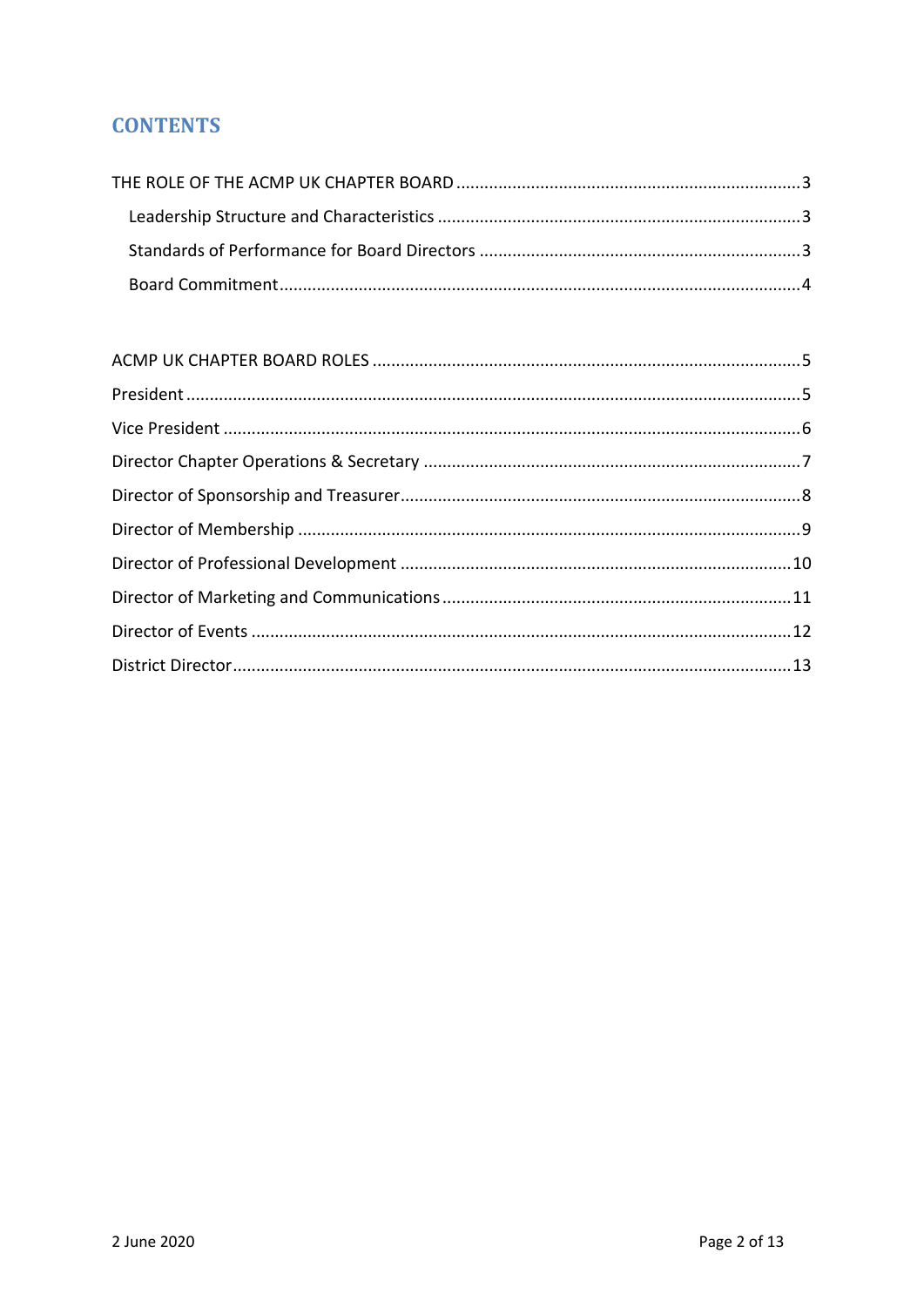# **THE ROLE OF THE ACMP UK CHAPTER BOARD**

The ACMP UK Chapter Board of Directors (the 'Board') is the local governing authority of the ACMP UK Chapter, a certified affiliate of the Association of Change Management Professionals ('ACMP Global'), and is responsible for directing, influencing, and monitoring the Chapter's business.

The Board sets the tone for the Chapter and directs the organisation's future by developing policy and strategic direction. Governance is the way in which the Board exercises its authority, control, and direction over the Chapter. The Board carries out its governance role by developing and monitoring policies, through which the Board defines the parameters within which the Chapter will carry out its work. Work is organised through portfolios and committees that are overseen/managed by Board Directors who focus on the interpretation and implementation of policies. The Board has ultimate responsibility for the Chapter's purpose, identity, continuity, and progress, and is accountable to the membership for the success of the Chapter.

For purposes of efficiency, the President oversees the day-to-day business of the Chapter.

# <span id="page-2-0"></span>**Leadership Structure and Characteristics**

- Maintain a cabinet-type structure where all Board Directors actively contribute based on their respective experience and skills, and as applicable, operate as advocates for their portfolio
- Work from clearly communicated roles, responsibilities, and accountabilities
- Govern by uncomplicated processes and structure, ensure a nimble infrastructure
- Work towards less dependency on bureaucracy and policy and more use of trust
- Encourage a free flow of responsible communication amongst the Board and between the Board and ACMP Global representatives
- Maintain a strong and collaborative partnership with volunteers
- Be respected and trusted by members; possess a reputation for proactive leadership
- Operate by, and adhere to the [ACMP Global Code of Ethics and Professional Conduct](https://www.acmpglobal.org/page/the_standard)

# <span id="page-2-1"></span>**Standards of Performance for Board Directors**

The Board expects its Directors to carry out their duties in an ethical and professional manner, including proper use of authority. Meeting appropriate performance standards makes it possible to do the work of the Board in an efficient and effective way.

Performance standards expected for the Board Directors include:

- Committing fully to their Board role, making every attempt to fulfil the responsibilities of the role and demonstrating loyalty to the Chapter and its membership, as well as ACMP Global
- Dealing with the public, members, volunteers, and each other in a fair, ethical, and straight‐forward manner
- Fostering collegial, positive working relationships among the Board, committee chairs, volunteers, and partners
- Being prepared for, and actively participating in meetings or taking steps to enable momentum in absentia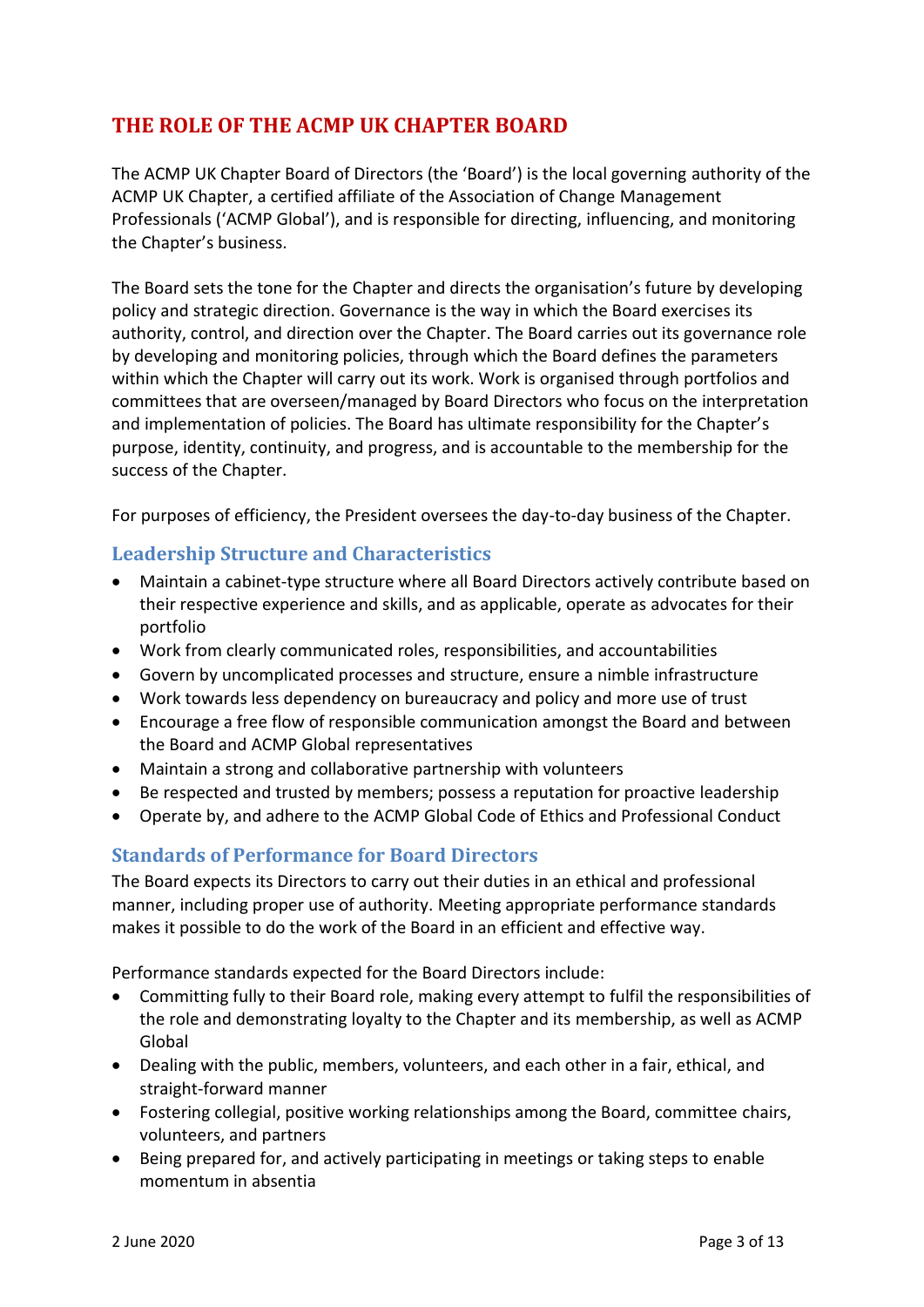- Maintaining confidentiality of Board business
- Developing appropriate records as required by each Board role
- Completing an efficient and effective transition to role successors
- Serving as an ambassador for the Chapter, maintaining a positive perception of the Chapter in dealings with the public whether in‐person or on‐line
- Understanding of Chapter Policies and By‐laws and demonstrating behaviours in alignment with their intent

### <span id="page-3-0"></span>**Board Commitment**

Board positions typically require a minimum commitment of three (3) hours per week which includes Board meetings held in locations within the greater UK area or virtually through a conference capability. In addition, the Board meets twice annually for a half day strategic planning workshop requiring full Board participation.

Board Directors also attend Quarterly member meetings (one being designated the Annual General Meeting) and other occasional events as required for presentations, public relations, etc. Time estimates do not include any necessary prep time required for the noted meetings and are subject to change at the discretion of the Board.

Board positions require a 2‐year commitment.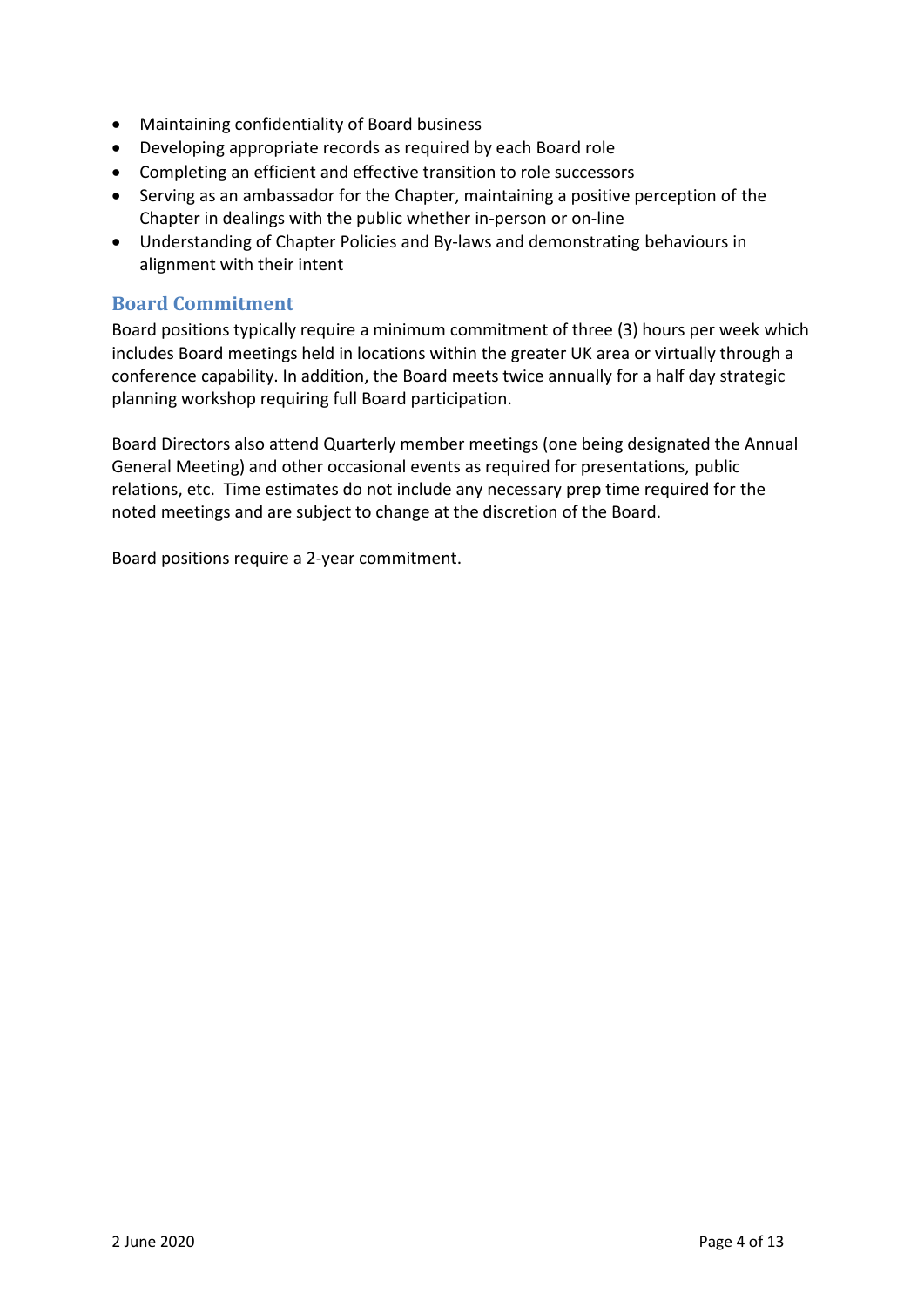# <span id="page-4-1"></span><span id="page-4-0"></span>**ACMP UK CHAPTER BOARD ROLES**

# **President**

The Chapter President is the principal executive Officer of the Chapter and provides overall leadership in the management of Chapter operations and achievement of strategic objectives and goals. The President directs the activities of the other Board Directors in accordance with the Chapter Mission and By‐laws.

### General Responsibilities

- Build and maintain a cohesive Board, and stand up committees (appointing a Chairperson) that will meet the needs of the Chapter members
- Plan and execute a strategic planning workshop of the Board twice annually to develop new strategic direction, review and refine the strategy in progress, or assess performance
- Chair regular meetings of the Chapter Board of Directors
- Plan and lead the Annual General Meeting (AGM) of members, presenting an annual report of the Chapter business
- Monitor, motivate, and support activities of all Board Directors to ensure alignment and progress with the strategic plan, and create opportunities to leverage each Director's expertise and skills
- Ensure the governance of the Chapter is supported by relevant By‐laws and appropriate policies, and oversee administrative operations
- Perform other duties as they pertain to the office of Chapter President

- The Chapter President is an Executive Officer role and voting member of the Board
- The President is the Chairperson of the Chapter Board of Directors
- The President is the primary liaison and represents the Chapter with ACMP
- Global (and relevant committees, e.g., ACRC) and other external stakeholders
- Automatic succession to the role of 'Immediate Past President' occurs upon completion of the term(s) as Chapter President
- The President fulfils a back‐up role for the Vice President, as needed
- Key skills needed to successfully serve in this position include:
	- Previous Board of Directors experience is mandatory
	- Knowledge of cabinet-type board structures and parliamentary procedure
	- Leadership and delegation skills
	- Strategic thinking
	- Organisational, facilitation, and communication skills
	- Dedication
	- Diplomacy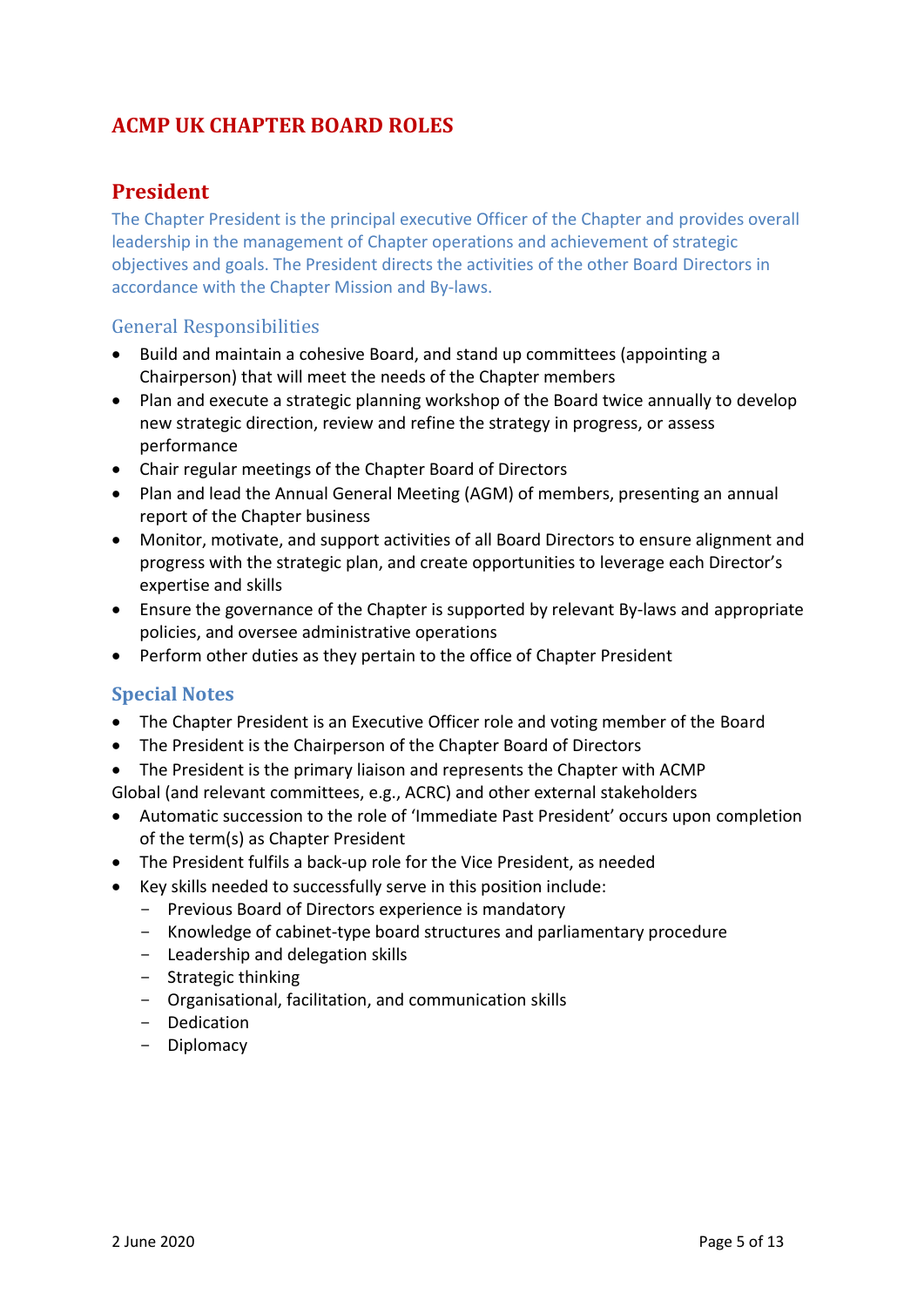# <span id="page-5-0"></span>**Vice President**

The Vice‐President attends to the duties of the President in his/her absence or in case the office becomes vacant for any cause. This role also represents the board on all committees and provides guidance to committees.

# **General Responsibilities**

- Manage, train, delegate, and share information with portfolio committee volunteers to ensure a quality volunteer experience, smooth portfolio operation, and succession planning
- Oversee and guide committees, represent the board on all committees, report committee progress to board
- Serve as Chapter Liaison to other professional organisations
- Assist the President in collaborating with other Chapters and other organisations to enhance value to Chapter members
- Assist the President in overseeing and assessing overall progress to strategic goals; identify and recommend areas of opportunity driven by internal or external factors
- Perform other duties as they pertain to the office of the Vice-President or delegated by the President, and lead special projects as assigned from time to time

- The Chapter Vice‐President is an Executive Officer role and voting member of the Board
- The Vice‐President fulfils a back‐up role for the President, as needed
- May act as or direct/support Committee Chair(s)
- Key skills needed to successfully serve in this position include:
	- Previous Board of Directors experience (recommended)
	- Leadership and delegation skills
	- Strategic thinking skills
	- Organisational, facilitation, and communication skills
	- Relationship Management skills
	- Negotiation skills
	- Collaboration and lateral thinking skills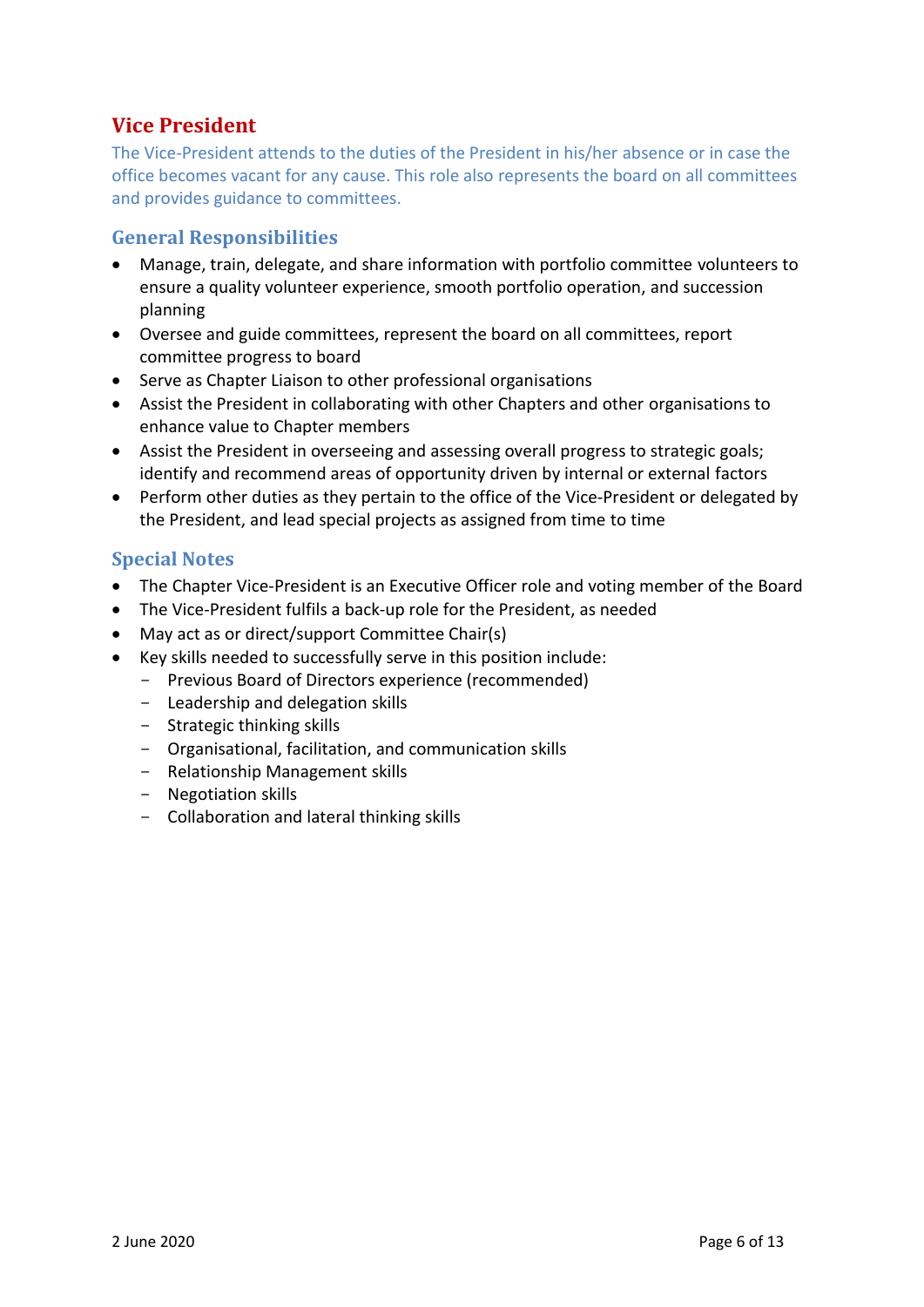# <span id="page-6-0"></span>**Director Chapter Operations & Secretary**

The main responsibility of the Director of Chapter Operations is to ensure all Chapter records are accurately kept and all information assets are regularly maintained and managed in accordance with Chapter By-laws, policies, and applicable regulations (e.g., privacy, etc.). In addition, the role ensures that Board meetings follow parliamentary procedure and that other Chapter administrative operations run smoothly and effectively to meet the needs of the Board and membership.

### **General Responsibilities**

- Manage Chapter administration and operations under the guidance of the President
- Exercise stewardship for all official Chapter records (By‐laws, policies, motions, plans, correspondence, attendance, etc.); ensures the Board acts in a timely manner for notices or activities required by governance documents, e.g. notices to members, required reviews of By‐laws, summary reports to ACMP Global, etc.)
- Manage member requests for information in accordance with the By‐laws and local privacy requirements
- Support the President in the arranging and facilitating of regular and special Board meetings, including managing agendas, producing accurate and timely minutes, and managing action items
- Provide administrative/operational support to the Directors of the Board, and Committee Chairs, as needed
- Initiate and manage the annual nominations and elections process as prescribed in the Chapter By‐laws under the guidance of the President
- Perform other duties as they pertain to the office of the Secretary or assigned by the President

- The Secretary is an Executive Officer role and voting member of the Board
- The Secretary fulfils a back‐up role for the Treasurer, as needed
- May act as or direct/support a Committee Chair
- Key skills needed to successfully serve in this position include:
	- Previous Board of Directors experience (recommended)
	- Understanding of parliamentary procedure
	- Strong organisational skills (skilled in using desktop and collaboration tools to manage information)
	- Communication skills (skilled in record keeping/management and attention to detail in particular) Time management and administrative facilitation skills
	- Relationship management skills (e.g., partners, sponsors, vendors, governing bodies)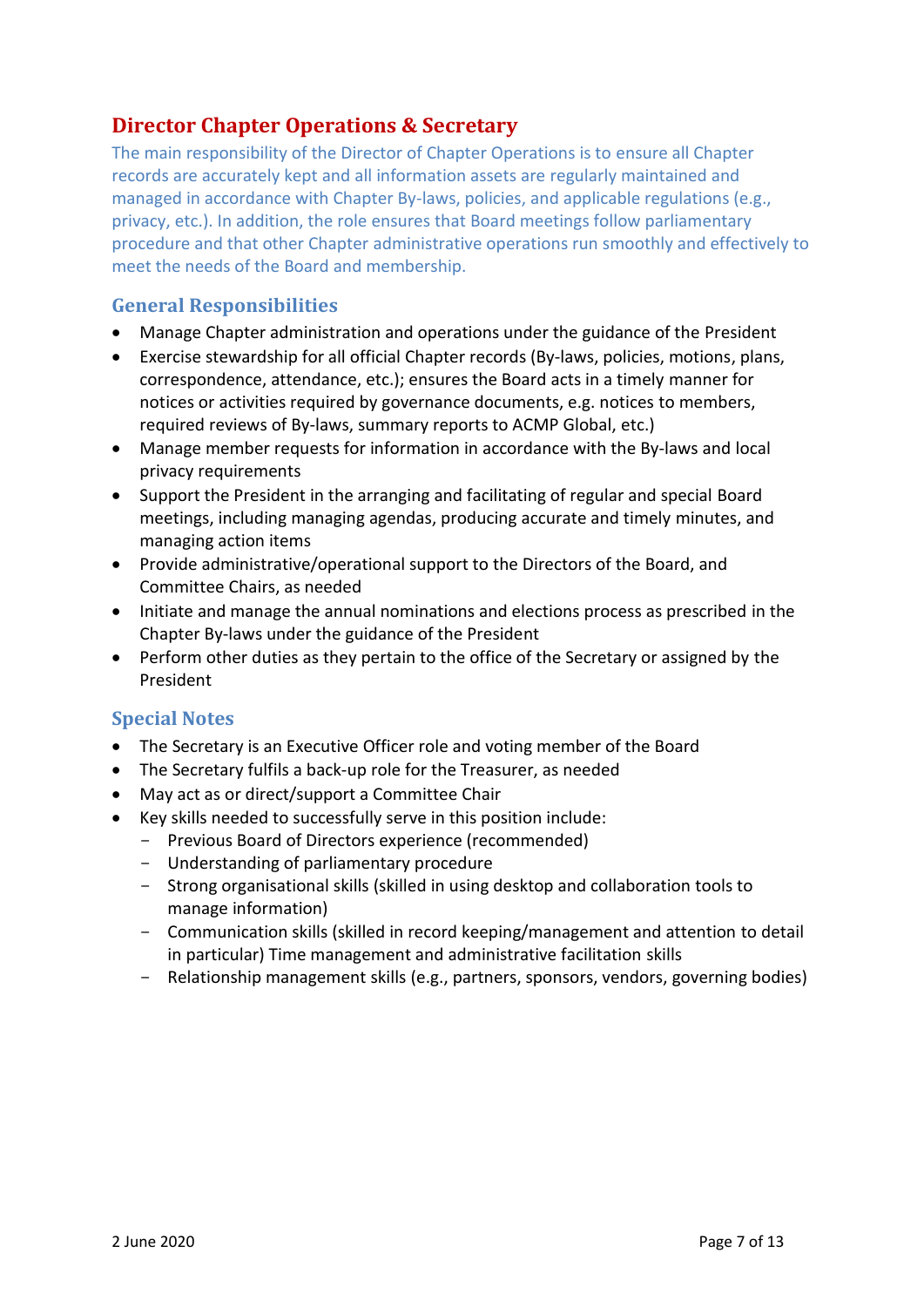# <span id="page-7-0"></span>**Director of Sponsorship and Treasurer**

The main responsibility of the Director of Sponsorship and Treasury is to direct the Chapter's fiscal policy to ensure the integrity of financial management for the Chapter. The Treasurer leads budget development, oversees custody of Chapter funds and assets, acts as Controller, and assures the financial stability and sustainability of the Chapter. This role provides leadership in Sponsor acquisition and development of sponsorship / partner Professional Development to meet the needs of the Chapter.

# **General Responsibilities**

- Oversee financial management; establish and maintain an effective accounting system, oversee accounts payable and dues receivable (or other means of revenue) processes, ensure financial policies are in place, current, and adhered to by ACMP UK Chapter Board or Directors and other volunteers
- Contribute to Board strategic planning/execution by providing support to Directors/portfolio owners in developing plans and reviewing the aggregate plan annually for budgetary needs and financial implications; prepare, obtain approval, and oversee the consolidated budget
- Prepare and/or review monthly financial statement of income and expenditures, reconcile bank statements, and scrutinise disbursements; maintain records for budgeted and actual amounts
- Publish the year‐end financial report at the close of the fiscal year, create periodic progress reports (including that required for the Annual General Meeting (AGM), and regular status as required by Chapter operational protocols
- Manage financial operations, including: maintain bank account in the name of the organisation; support auditing requirements for information; submit all reports/forms to meet government, business, or ACMP Global requirements to keep the Chapter in good standing among governing bodies
- Lead and manage the Chapter Sponsorship portfolio
- Contribute to Board strategic planning/execution by providing an annual Sponsorship Portfolio Plan (i.e.: approach goals, metrics, timing, resources), periodic progress reports (including that required for the AGM), and regular status as required by Chapter operational protocols
- Negotiate and maintain contracts and agreements in accordance with By‐laws, policies, etc. (e.g., insurances, sponsorship commitments, member affinity Professional Development)
- Perform other duties as they pertain to the office of the Treasurer

- The Director of Sponsorship and Treasurer is an Executive Officer role and voting member of the Board
- May act as or direct/support a Committee Chair
- The Director of Sponsorship and Treasurer fulfils a back‐up role for the Secretary, as needed
- Key skills needed to successfully serve in this position include:
	- Previous Board of Directors experience (recommended)
	- Accounting and financial management skills (including budgeting)
	- Organisational and communication skills (keen attention to detail)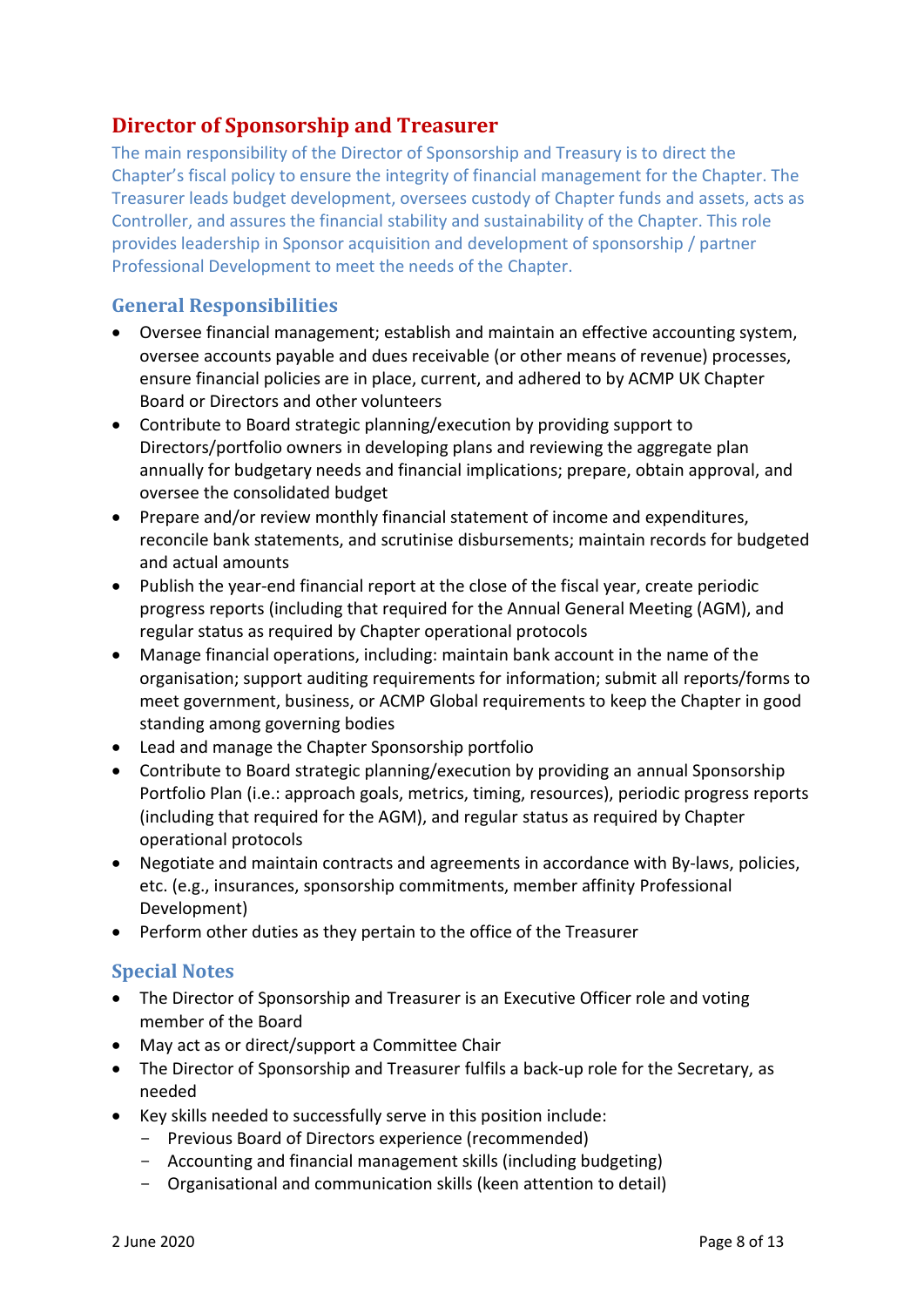- Fiscal responsibility
- Negotiation and contract management skills
- Collaboration and lateral thinking skills
- <span id="page-8-0"></span>- Relationship management skills (e.g., partners, sponsors, vendors, governing bodies)

# **Director of Membership**

This role provides leadership in the area of Chapter Membership in accordance with the needs and goals of the Chapter and in fulfillment of its mission. The main responsibility of the Director of Membership is to direct the Chapter's membership policy and related activities to ensure the Chapter remains relevant within the professional community it serves.

### **General Responsibilities**

- Lead and manage the Chapter Membership portfolio
- Contribute to Board strategic planning/execution by providing an annual
- Membership Portfolio Plan (i.e., approach, goals, metrics, timing, and resources), periodic progress reports (including that required for the Annual General Meeting) and regular status as required by Chapter operational protocols
- Assist the Vice-President with the management, training, delegation and sharing of information with portfolio committee volunteers to ensure a quality volunteer experience, smooth portfolio operation, and succession planning.
- Liaise with current and prospective membership to ensure recruitment, retention, and recovery initiatives are carried out effectively (through tracking of activities, correspondence/template notices, direct interaction, feedback loops, etc.)
- Manage membership information, producing reports (trends, issues, recommendations, etc.), and disseminating data/lists for use in Chapter business with due regard for privacy and coordinating with ACMP Global as needed
- Coordinate the annual survey to ensure that portfolio planning information needs are met and that an assessment of the Chapter's perceived value/member needs analysis can be completed
- Perform other duties as assigned from time to time to serve Chapter members and further the work of the Board

- The Director of Membership is a voting member of the Board
- May act as or direct/support a Committee Chair
- Key skills needed to successfully serve in this position include:
	- Previous Board of Directors experience (recommended)
	- Leadership and delegation skills
	- Relationship management skills
	- Organisational, facilitation, and communication skills
	- Data management skills (attention to detail and metadata development)
	- Keen interest in membership development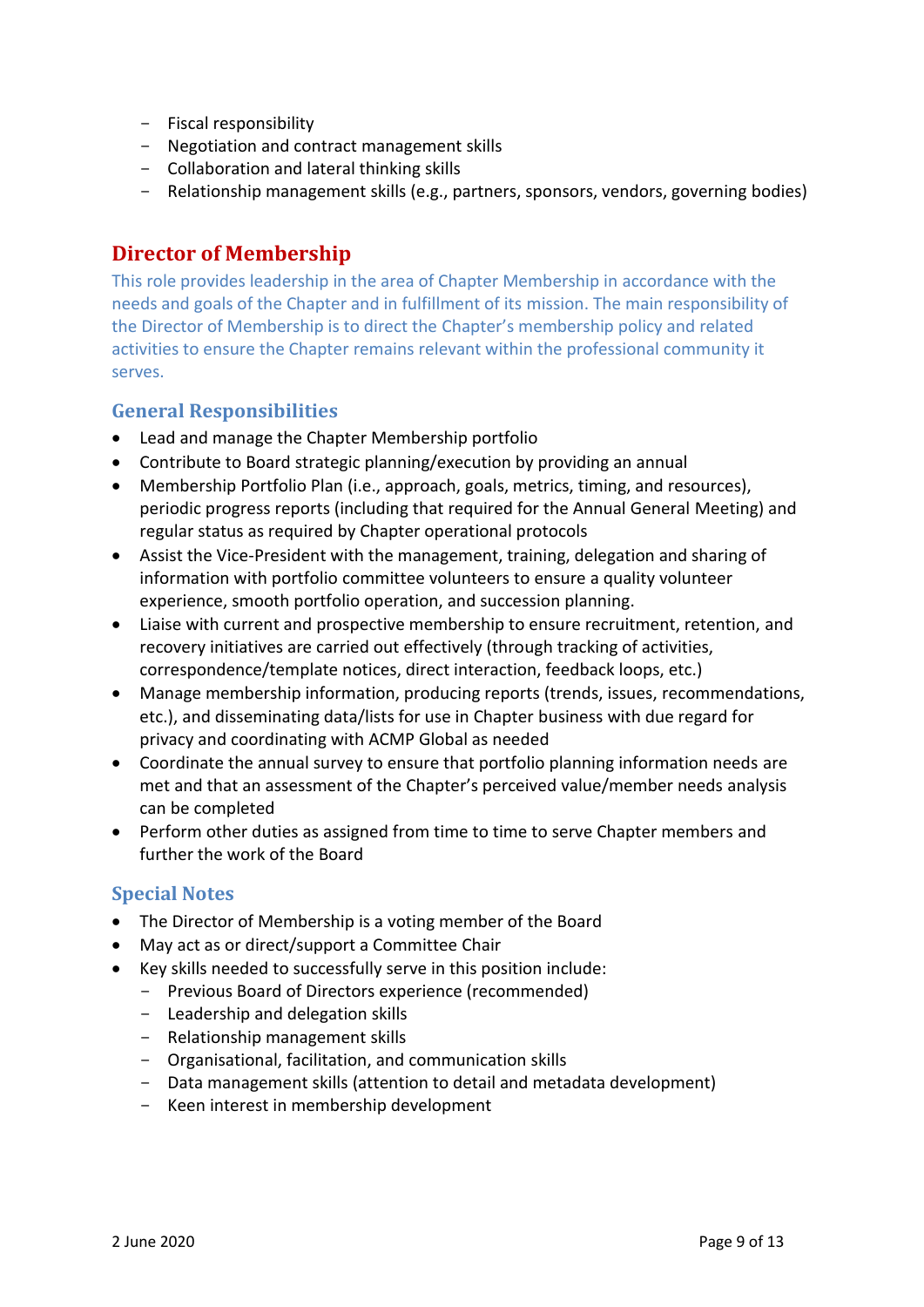# <span id="page-9-0"></span>**Director of Professional Development**

This role provides leadership in the area of Chapter Professional Development in accordance with the needs and goals of the Chapter and in fulfilment of its mission. The main responsibility of the Director of Professional Development is to develop a schedule of professional development events and activities that resonate with members and prospective members to ensure the Chapter provides 'value' to the professional community it serves.

### **General Responsibilities**

- Lead and manage the Chapter Professional Development portfolio
- Contribute to Board strategic planning/execution by providing an annual
- Professional Development Portfolio Plan (i.e., topic themes, potential opportunities, types, approach, goals, metrics, timing, resources), periodic progress reports (including that required for the Annual General Meeting (AGM) and regular status as required by Chapter operational protocols
- Develop/create and maintain job posting board
- Manage, train, delegate, and share information with portfolio committee volunteers to ensure a quality volunteer experience, smooth portfolio operation, and succession planning
- Establish, publish, and maintain a 12-month rolling calendar of events covering key program streams, e.g. locally driven programs, programs tied to ACMP
- Global initiatives, third party-based programs, etc.) guided by the annual survey outcomes
- Co-ordinate the search for speakers/presenters and oversee selections with due regard for fairness and balance and the objective to address membership needs and interests; manage speaker commitments prior to events
- Produce a qualitative report incorporating attendee feedback to support continuous improvement objectives
- Liaise with Board members and partners as needed to define events and to seek out innovative ideas; Collaborate with Director of Events to facilitate the execution of events
- Perform other duties as assigned from time to time to serve Chapter members and further the work of the Board

- The Director of Professional Development is a voting member of the Board
- The Director of Professional Development fulfils a back‐up role for the Director of Events, as needed
- May act as or direct/support a Committee Chair
- Key skills needed to successfully serve in this position include:
	- Previous Board of Directors experience (recommended)
		- Leadership and delegation skills
		- Organisational, facilitation, and communication skills
		- Forward thinking
		- Negotiation skills
		- Collaboration, innovation, and lateral thinking skills
		- Keen interest in member program and professional development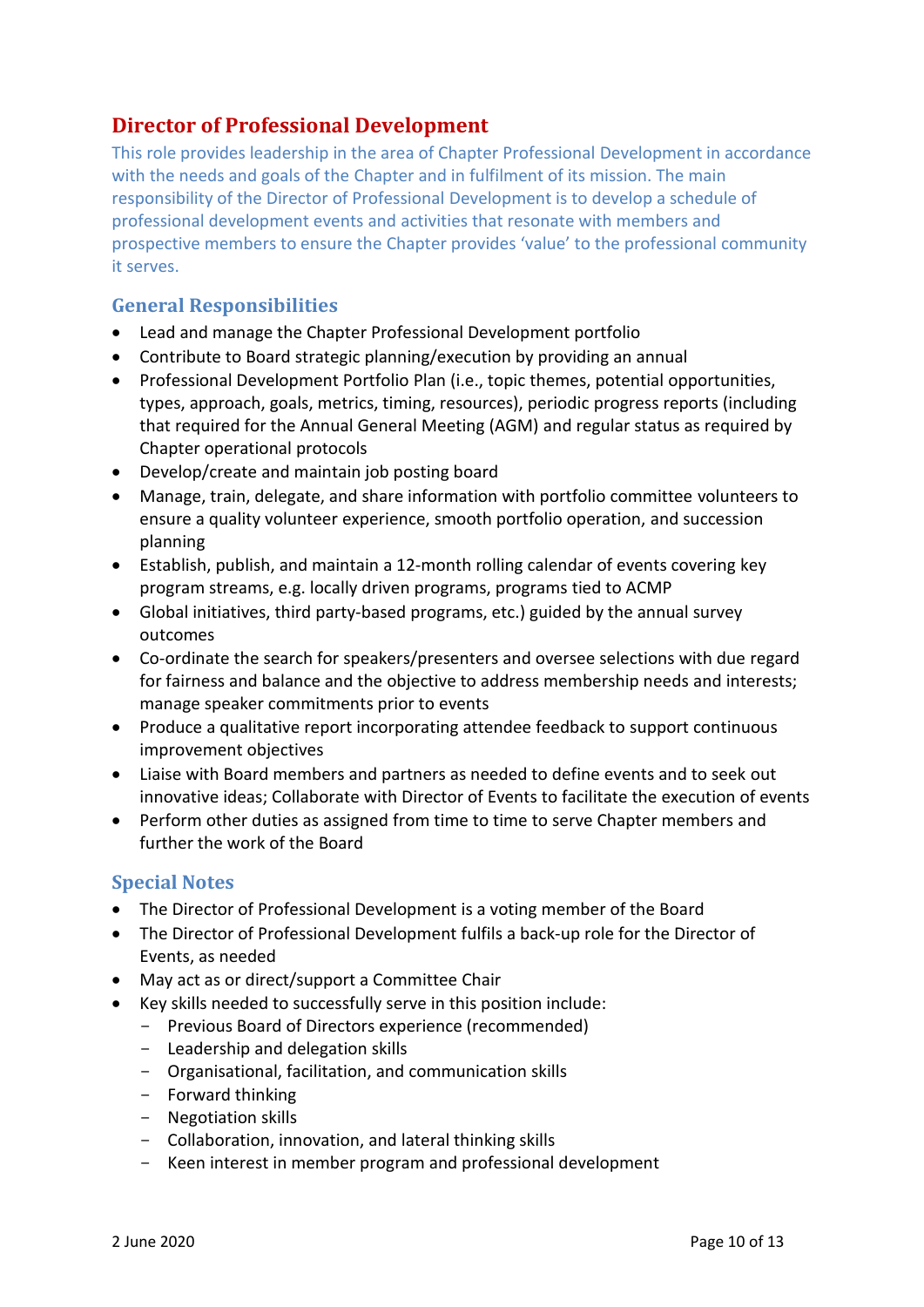# <span id="page-10-0"></span>**Director of Marketing and Communications**

This role provides leadership in the area of Chapter Marketing in accordance with the needs and goals of the Chapter and in fulfilment of its mission. The main responsibilities of the Director of Marketing and Communications is two-fold:

- to direct and manage marketing efforts for the purpose of generating new membership and sponsorship, promote awareness of the chapter in the community, chapter branding, and external-facing communications.
- to direct and manage internal communications.

# **General Responsibilities**

- Lead and manage the Chapter Marketing and Communications portfolio
- Contribute to Board strategic planning/execution by providing an annual
- Marketing Portfolio Plan (i.e., approach, goals, metrics, timing, resources), periodic progress reports (including that required for the AGM), and regular status as required by Chapter operational protocols
- Manage, train, delegate, and share information with portfolio committee volunteers to ensure a quality volunteer experience, smooth portfolio operation, and succession planning
- Establish a Chapter brand and external communication standards and guidelines, guided by and in compliance with those of ACMP Global as needed
- Establish, publish, and maintain a 12-month rolling calendar of external communication and marketing activities, guided by the annual survey outcomes and Chapter goals and approved plans; liaise with Board peers as needed to define specific marketing needs and develop content (e.g., for the website, pitch decks)
- Co-ordinate advertising, public relations, and other marketing or promotional activities in support of the Chapter
- Perform other duties as assigned from time to time to serve Chapter members and further the work of the Board

- The Director of Marketing and Communications is a voting member of the Board
- The Director of Marketing and Communications fulfils a back‐up role for the Director of Membership, as needed
- May act as or direct/support a Committee Chair
- Key skills needed to successfully serve in this position include:
	- Previous Board of Directors experience (recommended)
	- Leadership and delegation skills
	- Strong communication skills (writing, editing, layout/graphic design)
	- Website and social media management
	- Organisational skills
	- Collaboration and lateral thinking skills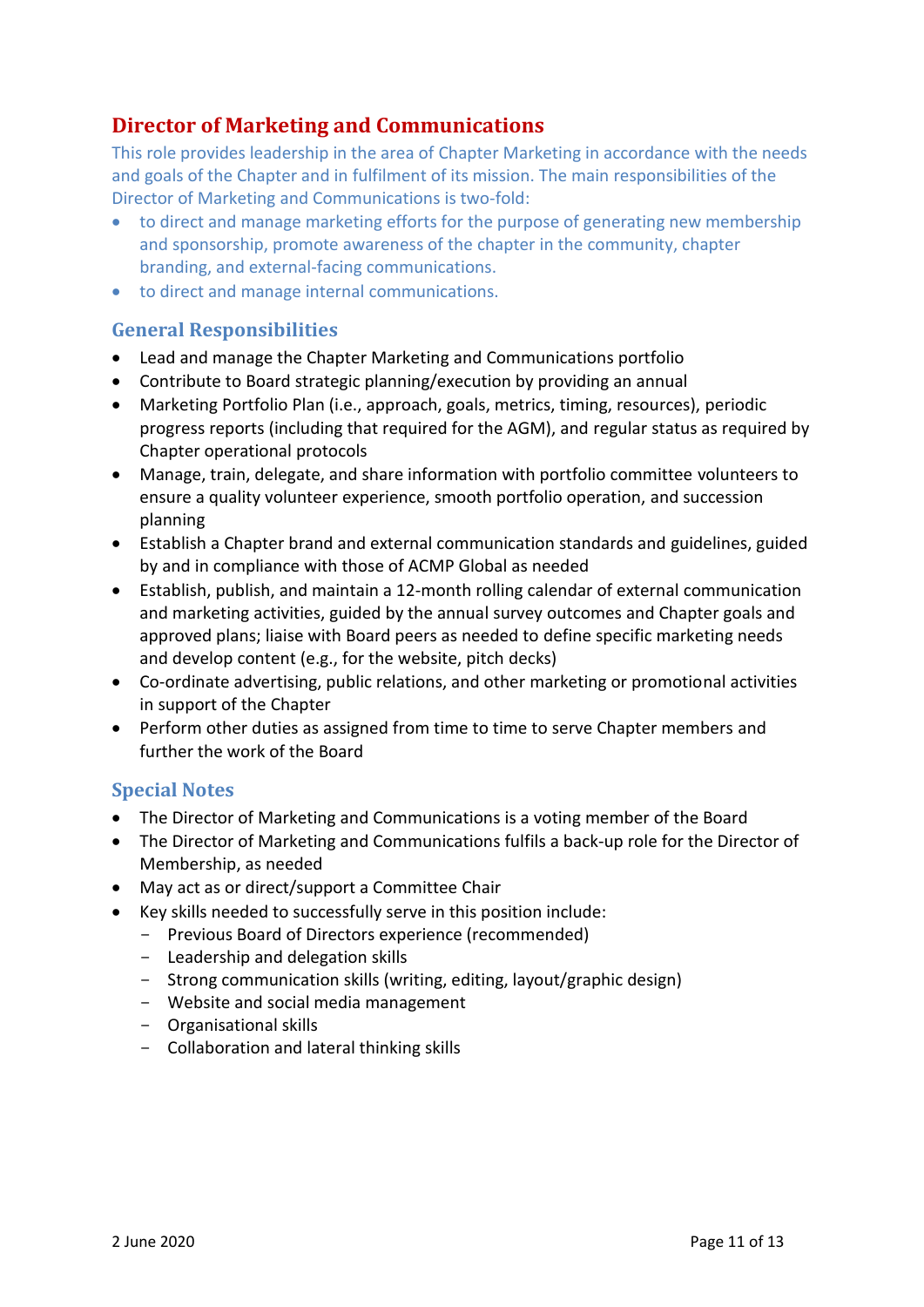# <span id="page-11-0"></span>**Director of Events**

This role provides leadership in the area of Chapter Event planning and execution in accordance with the needs and goals of the Chapter and in fulfilment of its mission. The main responsibility of the Director of Events is to define, source, manage, and execute the logistics required for planned events. This role ensures high quality program experiences for members, prospective members, and speakers, while balancing costs and revenues.

### **General Responsibilities**

- Lead and manage the Chapter Events portfolio
- Contribute to Board strategic planning/execution by providing support to
- Directors/portfolio owners in developing plans and reviewing the aggregate plan regularly for logistical planning needs and implications; completing periodic progress reports (including that required for the AGM), and regular status as required by Chapter operational protocols
- Manage, train, delegate, and share information with portfolio committee volunteers to ensure a quality volunteer experience, smooth portfolio operation, and succession planning
- Establish and maintain relationships with appropriate venues and service providers (in anticipation of and in response to the approved Program calendar of events), guided by the annual survey outcomes, and with due regard for the financial constraints of the **Chapter**
- Champion all standards, policies and procedures related to event operations
- Oversee/co-ordinate the planning and execution of all event logistics for all planned events; ensure Board Directors and volunteers are well versed in roles and expectations for each event; assume the role of 'Stage Manager' during events as needed; oversee on‐site volunteers and service providers, and ensuring speakers' needs are managed
- Liaise with Board peers as needed to understand event objectives; collaborate with Director of Professional Development to facilitate the execution of events
- Perform other duties as assigned from time to time to serve Chapter members and further the work of the Board

- The Director of Events is a voting member of the Board
- The Director of Events fulfils a back‐up role for the Director of Professional
- Development, as needed
- May act as or direct/support a Committee Chair
- Key skills needed to successfully serve in this position include:
	- Previous Board of Directors experience (recommended)
	- Leadership and delegation skills
	- Very strong organisational, facilitation, and communication skills
	- Negotiation skills
	- Collaboration and lateral thinking skills
	- Strong problem-solving skills, creativity, innovation Relationship management skills